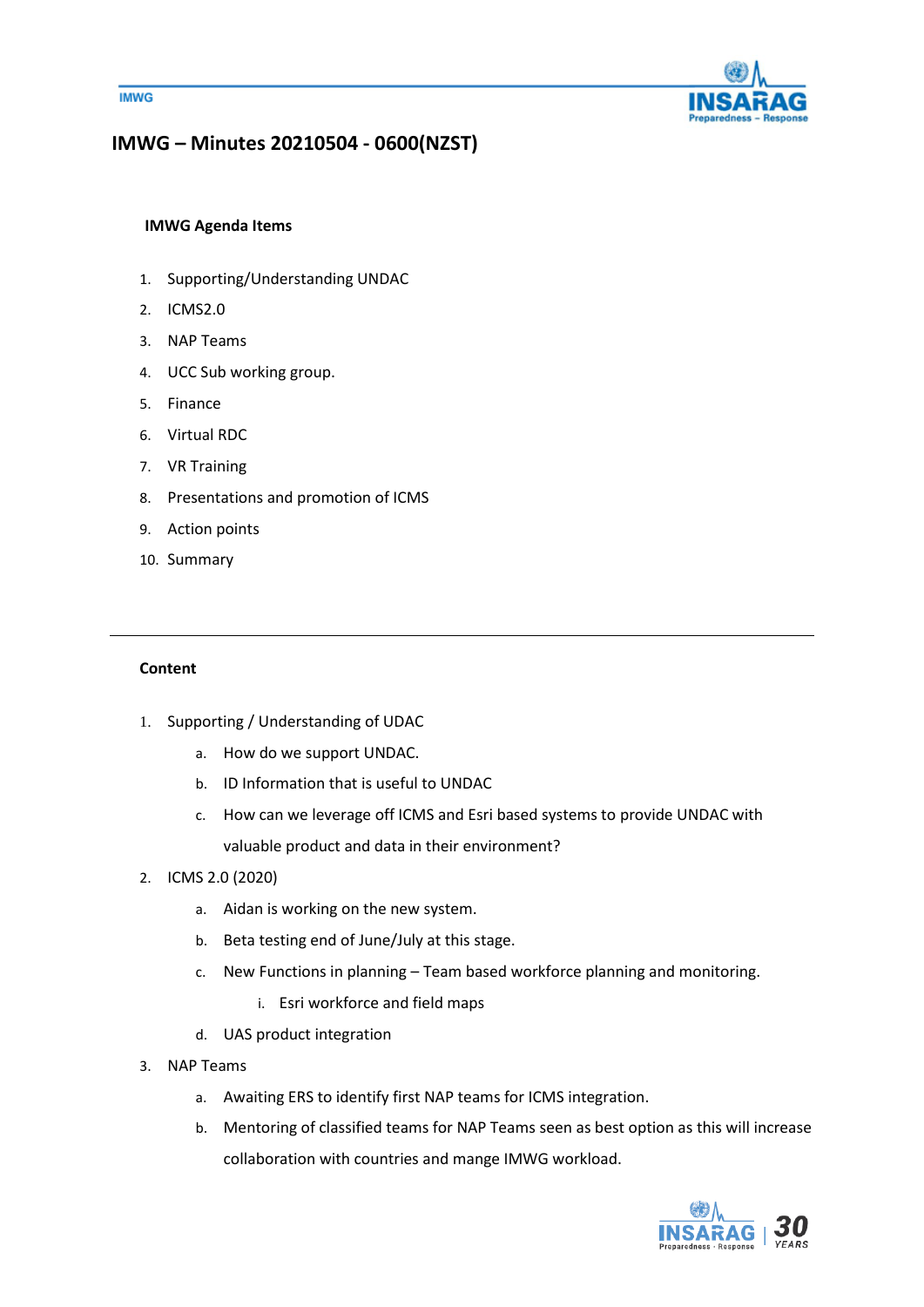

- 4. UCC Subgroup
	- a. Rob and Solveig are part of this team working on integrating UCC and ICMS manual and function.
	- b. Progress is a little slower than expected.
	- c. Current actions in play
		- i. Review of manual
		- ii. ICMS inclusion in UCC manual
		- iii. Use of reference material (ICMS training manuals)
		- iv. Developing structure
- 5. Finance
	- a. USARNL currently our sponsor
	- b. Desire of IMWG is for UNOCHA to provide sustainable funding.
	- c. USARNL approached to extend sponsorship.
- 6. Virtual RDC (Work has not yet started on this)
	- i. RDC data collection by ICMS is currently part of the system.
	- ii. RDC is more than just data collection, but for the collection of classified team data, effectively virtual RDC exists in ICMS now.
	- iii. Challenges would be non-classified teams and other partners coming through RDC.
	- iv. A RDC virtual cell or back office could be established to support a physical RDC with all the data collection, reducing the workload on RDC.
	- v. Enhanced story board functions could be established and supported by virtual/remote RDC team (Much like the IMWG IOS for ICMS), that could provide a wide range of information (ie, Country information, maps, travel instructions etc.)
- 7. VR Training ERE
	- a. New approach to training as a result of the confusion around UNDAC ERE vs INSARAG ERE, shows there is an opportunity for VR technology to support virtual exercises, including the use of ICMS.
	- b. NED1, GER1 and NZL1 are all looking at this.
	- c. This not an official IMWG function but is a side project to see how it might work.